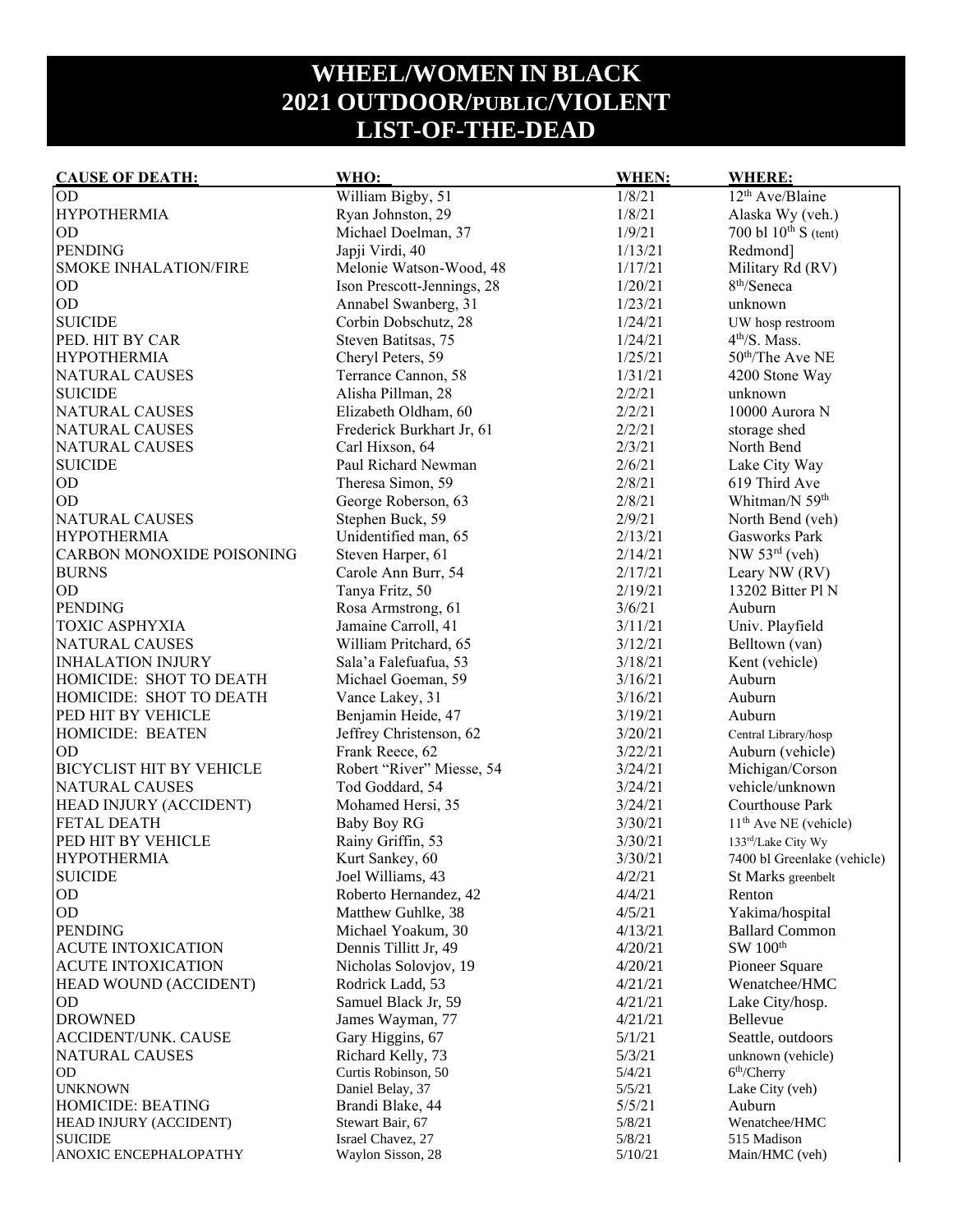SHOCK (ACCIDENT) Lynn Jarvi, 60 5/11/21 Unknown/UWhosp SUICIDE Brandon Newton, 40 5/17/21 Auburn OD Mary Jo Kuehl, 64  $5/19/21$   $26^{\text{th}}$  Ave S (RV)<br>SUICIDE James Pace, 47  $5/20/21$  Myers Way S  $\text{SUCIDE}$  James Pace, 47 5/20/21 OD Amanda Ward, 28 5/21/21 OD Charles Lowder, Jr, 51 5/21/21 Renton OD 3. The Ricardo Martinez, 47 5/22/21 S Fidalgo St HOMICIDE: SHOT TO DEATH Andre Harrell, 29 5/22/21 Granger HYPOTHERMIA Robert Teater, 63 5/26/21 Bothell OD Nicholas Biarnson, 35 5/28/21 Bitter Lake Pk **SUICIDE** HOMICIDE Necia McKendrick, 45 5/30/21 Interlaken Park HOMICIDE: SHOT TO DEATH Kadeem Richey, 31 5/31/21 Olga/Cowen Pk BURNED TO DEATH Bonifacio Tlachetl, 55 6/14/21 Mt Baker<br>BURNED TO DEATH Unknown Woman 6/14/21 Mt Baker BURNED TO DEATH Unknown Woman 6/14/21 Mt Baker HOMICIDE: STABBING Bradley Arabie, 31 6/17/21 Courthouse Park HYPERTHERMIA Michael Pawloski, 61 6/30/21 Woodinville NATURAL CAUSES Charles Amburgey, 44 6/3/21 parking garage NATURAL CAUSES James Lavigne, 61 6/10/21 Ravenna (vehicle) NATURAL CAUSES Albert Hunt, 62 6/13/21 unknown NATURAL CAUSES Justin Wesche, 59 6/13/21 Auburn OD Randall Turner, 69 6/13/21 3rd Ave<br>
Gary Neskey, 49 6/18/21 85<sup>th</sup>/Aurora PENDING Gary Neskey, 49 6/18/21 85<sup>th</sup>/Aurora DD 6/19/21 55th/Aurora DD 6/19/21 55th/Aurora DD 6/19/21 51kwila OD Marcus Ghorley, 48 6/19/21 Tukwila<br>
OD Gary Howard. 67 6/26/21 15<sup>th</sup> Ave W  $O$ D Gary Howard, 67 6/26/21 OD Thomas Hendrix, 62 6/27/21 100 MLK Way S (RV) DROWNED Gary Wolf Jr, 50 6/27/21 Yakima/HMC SEPSIS Andres Barajas, 43 6/29/21 Pioneer Square OD Thor Amundson, 34 6/30/21 Kent<br>
OD Thomero Davis. 44 7/1/21 Courthouse Park OD Domero Davis, 44<br>
HYPERTHERMIA David Ouintanares OD Chester Homchick, 35 7/4/21 unknown SUICIDE Jeffrey Snyder, 54 7/4/21 Tukwila PENDING Daniel Crenshaw, 50 7/6/21 outdoors ALCOHOL POISONING James Bloomquist, 56 7/8/21 Greenlake bus stop OD Javier Reyes-Poma, 42 ACCIDENT Brian Davis, 57 7/10/21 Shoreline park HIT BY CAR (while asleep) Mia Foster, 29 7/14/21 Beacon Hill SUICIDE Atracio Erric<br>
NATURAL CAUSES Jay Kehl, 46 NATURAL CAUSES Jay Kehl, 46 7/15/21 OD Michael Moore, 60 7/16/21 Bellevue SUICIDE Ryan Donnelly,  $39$   $7/17/21$   $71<sup>st</sup>/8<sup>th</sup> NE$ SUICIDE Tyler Ream, 32 7/17/21 Skykomish HEAD INJURY **Angie Moses, 52** 7/22/21 Marysville/HMC OD Branch Harold Rios, 55 7/24/21 Northgate Way HOMICIDE: SHOT TO DEATH Jedidiah Ibe, 16 7/25/21 Federal Way HEAD INJURIES Neil Lien, 65 7/26/21 Yakima/HMC OD Michael Sullivan, 61 7/26/21 Kent PED. HIT BY CAR  $Zachary$  Reou, 30  $7/27/21$  S. Lake Union OD David Kendall, 48 7/28/21 Burien ANEURYSM Carl Clement, 54 7/31/21 Auburn campsite SUICIDE Jacob Roberts, 33 8/3/21 Everett/HMC PENDING Bellevue Joseph Miiks, 29 8/4/21 Bellevue OD Robert Barnum, 49 8/5/21 S Bend/VM Hosp OD **Exit Richardson, 34** 8/8/21 SW Alaska St OD DE Carlos Brown, 53 Miguel Chavez Andrade, 28 8/8/21 Burien<br>
OD Carlos Brown, 53 8/8/21 Woodland Park OD Carlos Brown, 53 8/8/21 OD BOOK Ronny Ussery, 58 8/9/21 Auburn OD Bebecca "Becky" Murphy, 57 8/9/21 Woodland Park NATURAL CAUSES David Groves, 62 8/9/21 46<sup>th</sup> N/Midvale OD Bret Victor, 58 8/11/21 Phinney N (veh) OD Danton Demarr, 52 8/13/21 SUICIDE Charlie Perkins, 41 8/15/21 19<sup>th</sup>/Madison PED. HIT BY CAR Dean Blackford, 59 8/15/21 Kent NATURAL CAUSES Dennis Foust, 48 8/17/21 SUICIDE Miguel Chavez, 24 8/25/21 Kent<br>PENDING Jimmy Cowan. 65 9/2/21 NE 6 ANOXIC ENCEPHALOPATHY John Wilkins, 53 9/2/21 unknown<br>
OD 9/3/21 S King/A

 $Quota-Tisha Johnson, 40$   $5/29/21$ David Quintanares, 36 7/4/21 Renton (in vehicle) Atracio Errick Bolden, 31 7/14/21 Kent<br>Jav Kehl, 46 7/15/21 Occidental Sq  $\text{Jimmy Cowan}, 65$  9/2/21 NE 68<sup>th</sup> Felipe Perez, 68 9/3/21 S King/Alaska Way

3 rd/Pike  $-48^{\text{th}}$  S  $7/8/21$  10<sup>th</sup>/S Lane I -5/Dearborn unknown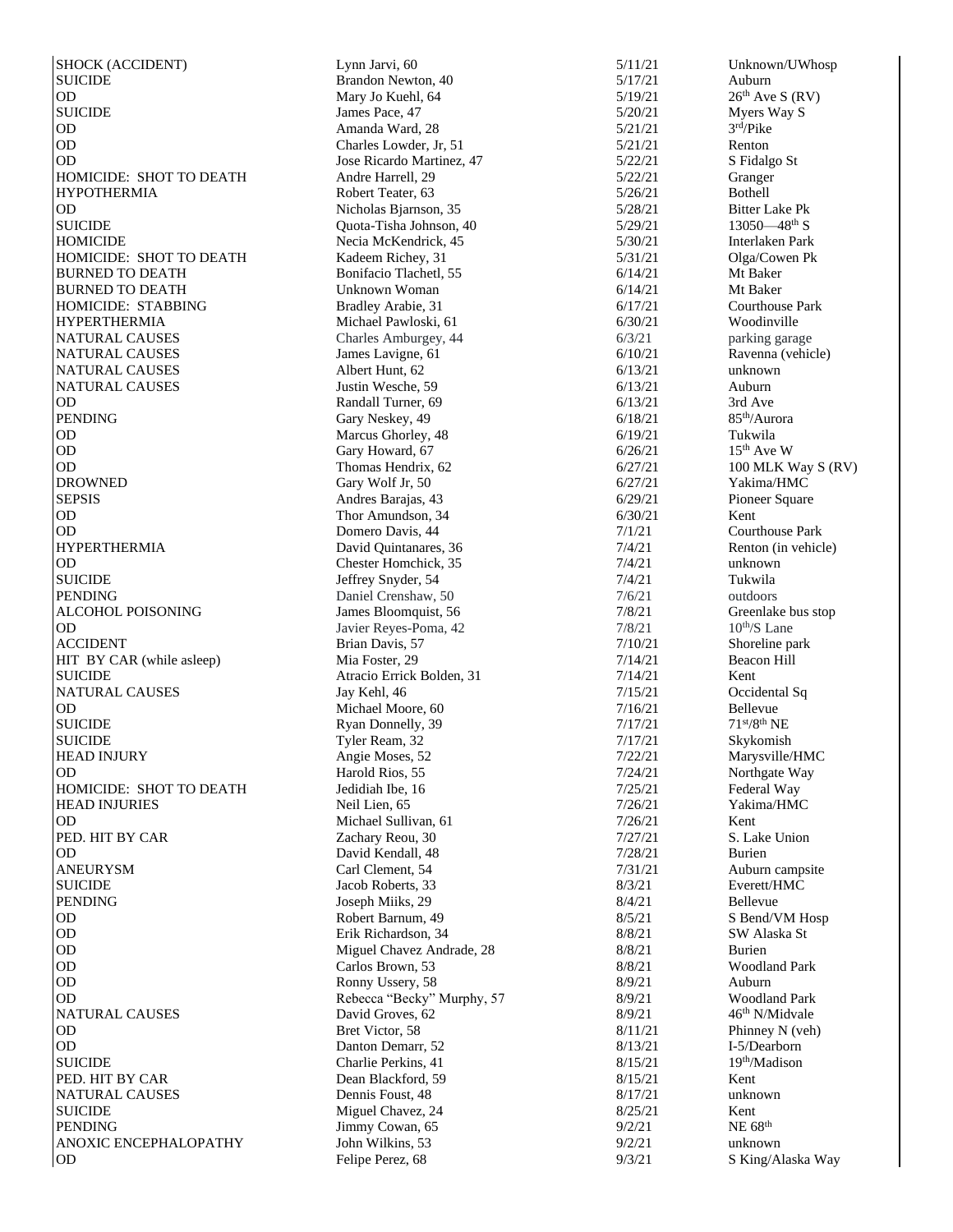| HOMICIDE: STABBED TO DEATH        | Richard McFarland, 58            | 9/4/21   | unknown                                 |
|-----------------------------------|----------------------------------|----------|-----------------------------------------|
| COVID PNEUMONIA                   | Petolo Saolotoga, 41             | 9/5/21   | Renton                                  |
| NATURAL CAUSES                    | Mary Slider, 54                  | 9/7/21   | unknown (vehicle)                       |
| <b>OD</b>                         | Theodore Dale, Jr, 44            | 9/9/21   | Cedar River Trail                       |
| PED HIT BY CAR                    | Travis Meldahl, 31               | 9/11/21  | Aurora (Lowes lot)                      |
| <b>OD</b>                         | James Catlett, 26                | 9/15/21  | Tukwila                                 |
| PED HIT BY CAR                    | Ramona Roman Nose, 34            | 9/15/21  | $4th/S$ Lander                          |
| <b>NATURAL CAUSES</b>             | Jose Miranda, 68                 | 9/19/21  | unknown                                 |
| PED HIT BY CAR                    | Matthew Pannell, 43              | 9/21/21  | 180 <sup>th</sup> /W Valley Rd          |
| <b>PENDING</b>                    | Axl Kolbe, 30                    | 9/21/21  | Pier <sub>61</sub>                      |
| OD                                | Devin Tatsch, 28                 | 9/22/21  | unknown camp                            |
| <b>BRAIN INJURY</b>               |                                  | 9/27/21  |                                         |
|                                   | Desa Hilliard, 46                |          | vehicle/NW Hosp                         |
| OD                                | David Wolbeck, 49                | 9/30/21  | <b>MLK/S Orcas</b>                      |
| <b>PENDING</b>                    | Daryl Gorbet, 52                 | 10/1/21  | 1 <sup>st</sup> /Cherry                 |
| AORTIC DISSECTION (ACCIDENT)      | Jonathon Bye, 61                 | 10/6/21  | Federal Way                             |
| <b>SUICIDE</b>                    | William Titchenal, 61            | 10/6/21  | N Shorewood Pk                          |
| NATURAL CAUSES                    | Dianne Gallien, 56               | 10/10/21 | <b>Ballard Commons</b>                  |
| <b>OD</b>                         | James Morgan, 54                 | 10/10/21 | Lake City                               |
| PED HIT BY CAR                    | Daniel Abraham, 28               | 10/10/21 | North Bend                              |
| <b>OD</b>                         | Hoang Nguyen, 61                 | 10/10/21 | unknown camp                            |
| NATURAL CAUSES                    | Billy Joe Lopez, 51              | 10/12/21 | unknown                                 |
| <b>OD</b>                         | Gerald Brown, 53                 | 10/16/21 | unknown                                 |
| HOMICIDE: SHOT TO DEATH           | Waheed Rashid, 33                | 10/16/21 | Kent                                    |
| <b>FETAL DEATH</b>                | Baby Boy S                       | 10/18/21 | Bellevue                                |
| PED HIT BY CAR                    | Michael J. Jones, 33             | 10/20/21 | 76 <sup>th</sup> /Aurora N              |
| <b>NATURAL CAUSES</b>             | Nelson Cochran, 69               | 10/20/21 | vehicle, unknown                        |
| PED HIT BY CAR                    | Josh Abdon, 39                   | 10/21/21 | Quilcene/HMC                            |
| HYPOXIC ENCEPHALOPATHY            | Dwight Aoanan, 22                | 10/21/21 | 10 <sup>th</sup> /Weller camp           |
| PED. HIT BY CAR                   | Christopher LaSalle, 38          | 10/25/21 | NE 80 <sup>th</sup> /1 <sup>st</sup> NE |
| <b>PENDING</b>                    | Brianna Metcalf, 23              | 10/26/21 | 122 <sup>nd</sup> /Aurora               |
| <b>NATURAL CAUSES</b>             | William Hames, 59                | 10/26/21 | <b>Ballard Commons</b>                  |
| HOMICIDE: SHOT TO DEATH           | Tyler Raymond, 28                | 10/30/21 | 2021 W Bertona                          |
| <b>HYPOTHERMIA</b>                | Marie Joly, 51                   | 11/7/21  | unknown                                 |
| HOMICIDE: SHOT TO DEATH           | Alexander Whittal, 28            | 11/7/21  | Renton                                  |
| HOMICIDE: SHOT TO DEATH           | James Sisk, 42                   | 11/12/21 | Federal Way                             |
| OD                                | Richard Koprowski, 55            | 11/13/21 | Goodwill parking lot                    |
| <b>RUN OVER BY TRAIN</b>          | Kristoffer Nelson, 44            | 11/14/21 | Kent                                    |
| <b>COVID PNEUMONIA</b>            |                                  |          | Auburn                                  |
|                                   | Joseph Bretti, 74                | 11/16/21 | North Bend                              |
| HOMICIDE: SHOT (OFFICER-INVOLVED) | Cody Rebischke, 33               | 11/16/21 |                                         |
| <b>OD</b>                         | Robert Olsowski, 59              | 11/18/21 | unknown                                 |
| <b>PENDING</b>                    | Ashley Roberto, 33               | 11/19/21 | unknown                                 |
| <b>CEREBRAL INFARCTS/OD</b>       | Son Duong, 61                    | 11/21/21 | Hospital                                |
| HOMICIDE: SHOT TO DEATH           | Anthony Wayne Brown, 51          | 11/22/21 | RV at Occidental/S Forest               |
| NATURAL CAUSES/HYPOTHERMIA        | Matthew Anahonak, 61             | 11/23/21 | 2nd/Yesler                              |
| <b>HYPOTHERMIA</b>                | Stevenson Jacques, 65            | 11/23/21 | Kent                                    |
| PED. HIT BY CAR                   | Jaspal Singh, 42                 | 11/24/21 | Renton                                  |
| <b>NATURAL CAUSES</b>             | Young Kim, 63                    | 11/26/21 | Federal Way                             |
| <b>OD/PNEUMONIA</b>               | Amber Heath, 44                  | 11/27/21 | unknown                                 |
| NATURAL CAUSES                    | Sherry Sanders, 62               | 11/30/21 | unknown                                 |
| OD                                | Christopher Gaitano, 36          | 12/1/21  | Gilman Park                             |
| NATURAL CAUSES                    | Jose Pena Mojica, 80             | 12/5/21  | unknown                                 |
| <b>PENDING</b>                    | Jason Green, 41                  | 12/10/21 | unknown/HMC                             |
| OD                                | Earl Temple, 55                  | 12/11/21 | $22014^{th} S$                          |
| PED. HIT BY CAR                   | Holly Chambers, 35               | 12/12/21 | Federal Way                             |
| <b>OD</b>                         | Patrick Yazzie, 58               | 12/14/21 | S Plummer/ $7th$ S (vehicle)            |
| NATURAL CAUSES                    | Joseph Ezra, 45                  | 12/15/21 | under Strander Bridge                   |
| PED. HIT BY CAR                   | Khampou Sengsavan, 66            | 12/20/21 | Seatac                                  |
| THERMAL BURNS                     | (tentative) Samantha Burnett, 31 | 12/25/21 | Auburn (vehicle)                        |
| NATURAL CAUSES                    | James Eberle, 64                 | 12/27/21 | Seatac (RV)                             |

## **About WHEEL's Women in Black numbers, methodologies and protocols**

In the year 2000, WHEEL (the Women's Housing, Equality and Enhancement League), a grassroots organizing effort of homeless/formerly homeless women), later joined by Mary's Place, founded Women in Black vigils for homeless people who die in King County. All are welcome to join the vigils—women or men, homeless or housed. The vigils last for an hour and are silent. What you